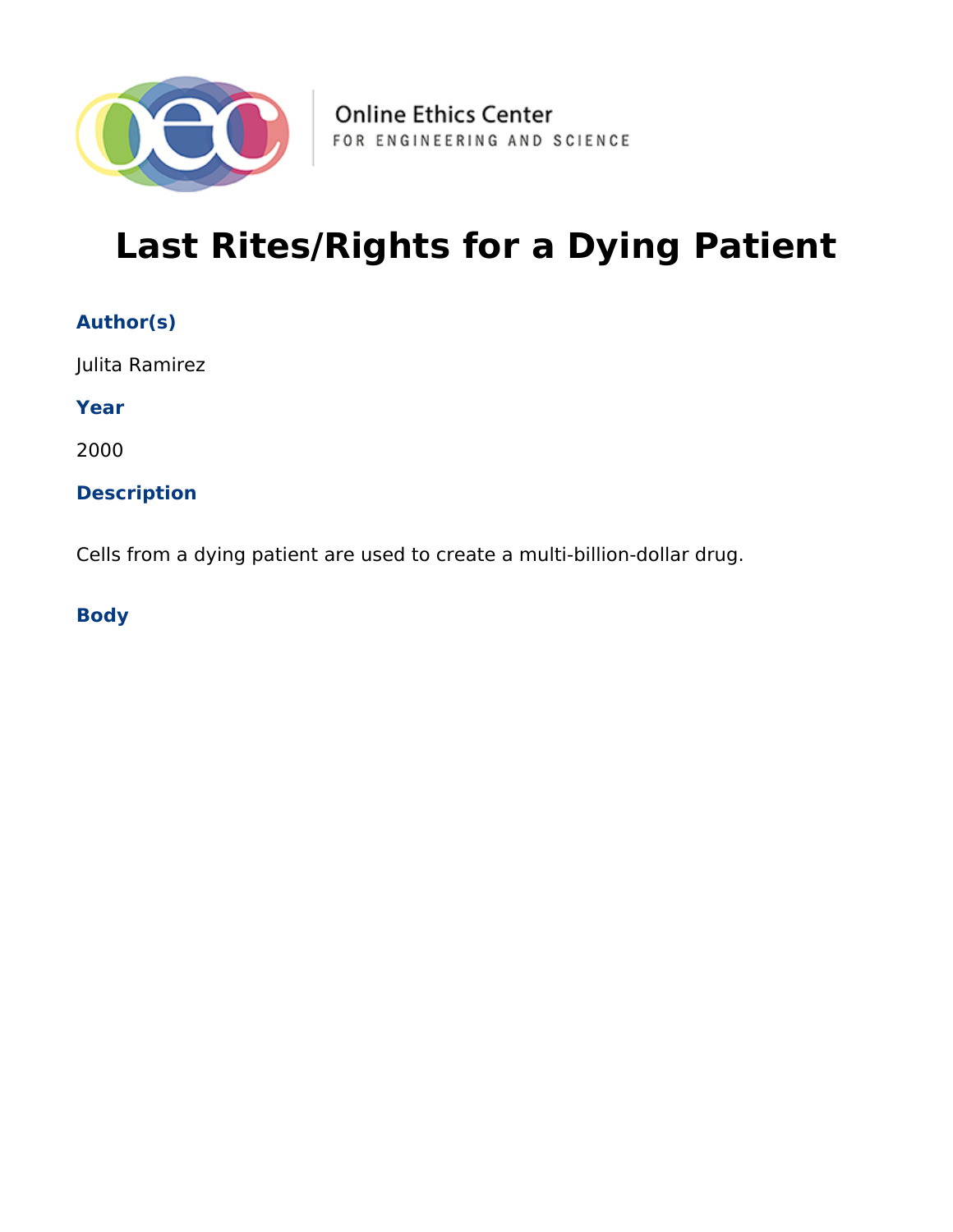A researcher developed a new cancer treatment using cells provided by her doctor friend from a dying cancer patient. The patient's consent to use his cancer cells "for research and related purposes" had been secured in writing before the cells were used. However, the patient died shortly after the cells were collected. The researcher's new development was made possible only through the use of these particular cells, since they had unique genetic mutations and properties. After the drug was developed, the researcher sold the rights to her findings to a large drug company, who produced the drug and made billions off its sale. The family of the dead cancer patient found out that development of this new drug was possible only by using their relative's cells, and sued the drug company and the researcher for compensation. They argued that consent was given only to use the cells for research purposes.

## **Questions:**

- 1. Who do you think will win? Why?
- 2. Who do you think SHOULD win? Why?

#### **Notes**

Author: Julita Ramirez, (UPR Chemistry REU 2000).

This case is reprinted with permission from the cases found at the Center for Ethics in the Professions at the University of Puerto Rico Mayagüez.

## **Rights**

Use of Materials on the OEC

#### **Resource Type**

Case Study / Scenario

#### **Parent Collection**

Discussion Cases from the Center for Ethics in the Professions at the University of Puerto Rico Mayagüez